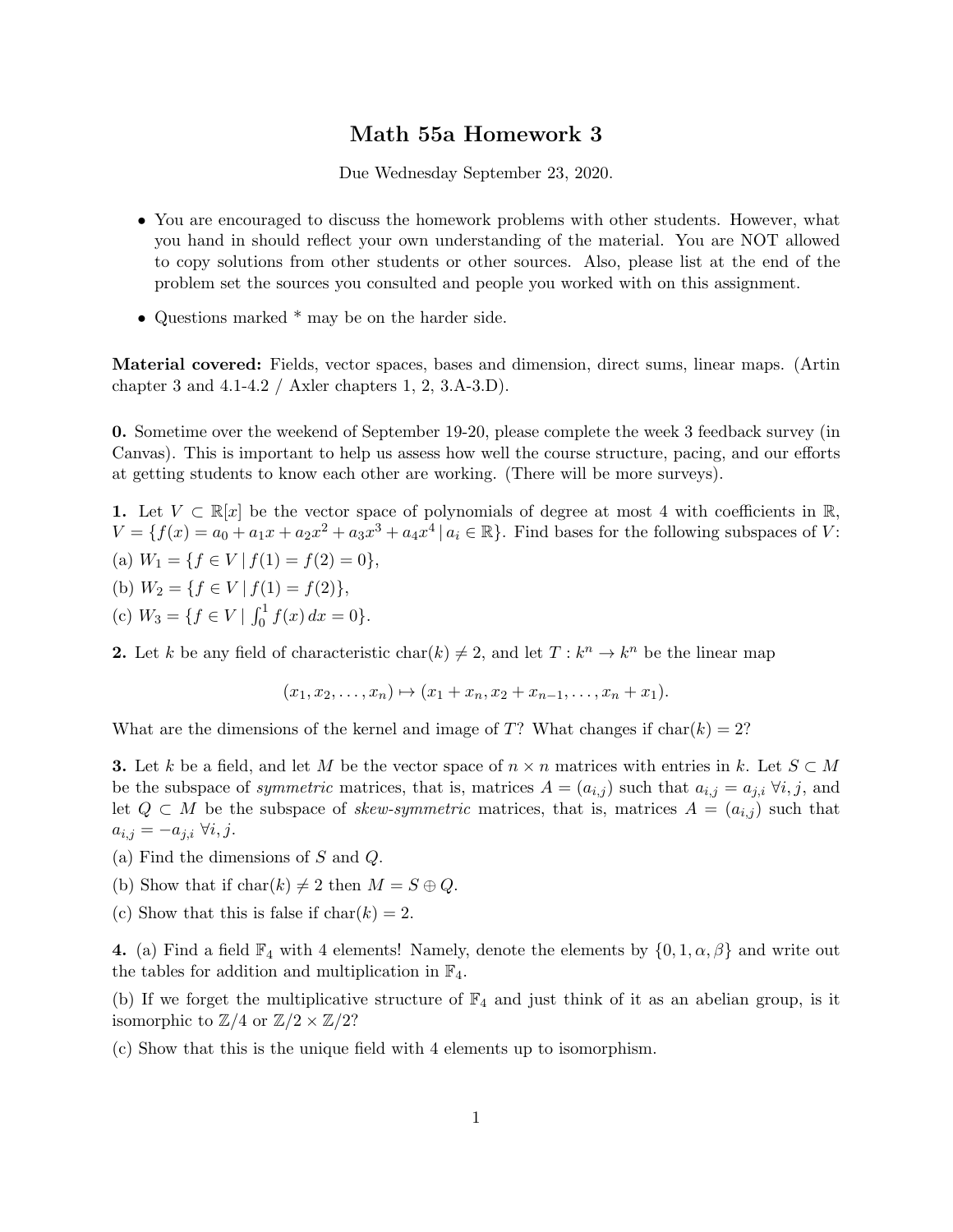5. Let V and W be vector spaces of dimensions m and n over a field k, and let  $U \subset V$  and  $T \subset W$ be subspaces of dimensions a and b, and let  $S = \{ \phi \in \text{Hom}(V, W) \mid \phi(U) \subset T \}.$ 

- (a) Show that S is a subspace of  $Hom(V, W)$ .
- (b) What is the dimension of  $S$ ?

6. Let  $\mathbb{R}^{\infty} = \{(a_0, a_1, a_2, \dots) \mid a_i \in \mathbb{R}\}$ . Let  $e_i = (0, \dots, 0, 1, 0, \dots) \in \mathbb{R}^{\infty}$  be the sequence with a 1 in the *i*-th place and all other terms zero, and let  $w = (1, 1, ...) \in \mathbb{R}^{\infty}$  be the sequence consisting entirely of 1's. Describe the span of the set  $\{w, e_0, e_1, \dots\} \subset \mathbb{R}^{\infty}$ .

**7.\*** With  $\mathbb{R}^{\infty}$  as above, and for  $p \in \{1, 2, \dots\}$ , let  $\ell^p = \{(a_0, a_1, a_2, \dots) \in \mathbb{R}^{\infty} \mid \ell^p \in \ell^p\}$  $\sum^{\infty}$  $i=0$  $|a_i|^p < \infty$ .

- (a) Show that  $\ell^p$  is a subspace of  $\mathbb{R}^\infty$ .
- (b) Show that  $\ell^p$  is a proper subspace of  $\ell^{p+1}$ .

$$
8.^*\,\mathrm{Let}
$$

$$
0 \longrightarrow V_1 \xrightarrow{\phi_1} V_2 \xrightarrow{\phi_2} \cdots \xrightarrow{\phi_{n-2}} V_{n-1} \xrightarrow{\phi_{n-1}} V_n \longrightarrow 0
$$

be an exact sequence of linear maps (i.e.,  $\text{Im}(\phi_{i-1}) = \text{Ker}(\phi_i)$  for all i). Show that if all the  $V_i$  are finite-dimensional, then

$$
\sum_{i=1}^{n} (-1)^{i} \dim V_{i} = 0.
$$

**9.\*** (a) Let  $k = \mathbb{F}_q$  be a finite field with q elements, and consider the 3-dimensional vector space  $V = k^3$ . How many one-dimensional subspaces (lines through the origin) are there in V? How many two-dimensional subspaces (*planes through the origin*) are there?

(b) How many lines through the origin does each plane contain? How many planes contain a given line through the origin?

(c) The party game "Spot It!" (also known as *Dobble* overseas) features 55 cards, each of which has eight symbols printed on it, in such a way that any two cards have exactly one symbol in common. (In the game, each player looks at a pair of cards and tries to find their common symbol.) The "Junior" version of the game has 30 cards with six symbols each. How do you use geometry over finite fields, as in parts (a)(b), to build decks of cards with the required property? (Note: Spot It decks don't quite have the optimal number of cards.)

10.\* (Optional, extra credit) (Finite geometry and perfect difference sets)<sup>1</sup>

A perfect difference set is a subset  $S = \{s_0, \ldots, s_q\} \subset \mathbb{Z}/N$  such that each non-zero element of  $\mathbb{Z}/N$ occurs exactly once as the difference  $s_i - s_j$   $(i, j \in \{0, ..., q\}, i \neq j)$  of two distinct elements of S. (In particular,  $N = q^2 + q + 1$ .) Example:  $S = \{0, 1, 3\} \subset \mathbb{Z}/7$ . (Optional: find examples of perfect difference sets in  $\mathbb{Z}/13$  and  $\mathbb{Z}/21$ . This problem describes a systematic construction discovered by J. Singer in 1938.

As in the previous problem, let  $k = \mathbb{F}_q$  be a finite field with q elements, and let V be a 3-dimensional vector space over  $k$ . The key ingredient in Singer's construction is the following:

<sup>&</sup>lt;sup>1</sup>Besides being a neat piece of recreational mathematics, perfect difference sets (and the more general notion of cyclic difference sets) have real-world applications to error-correcting codes and to radar technology!